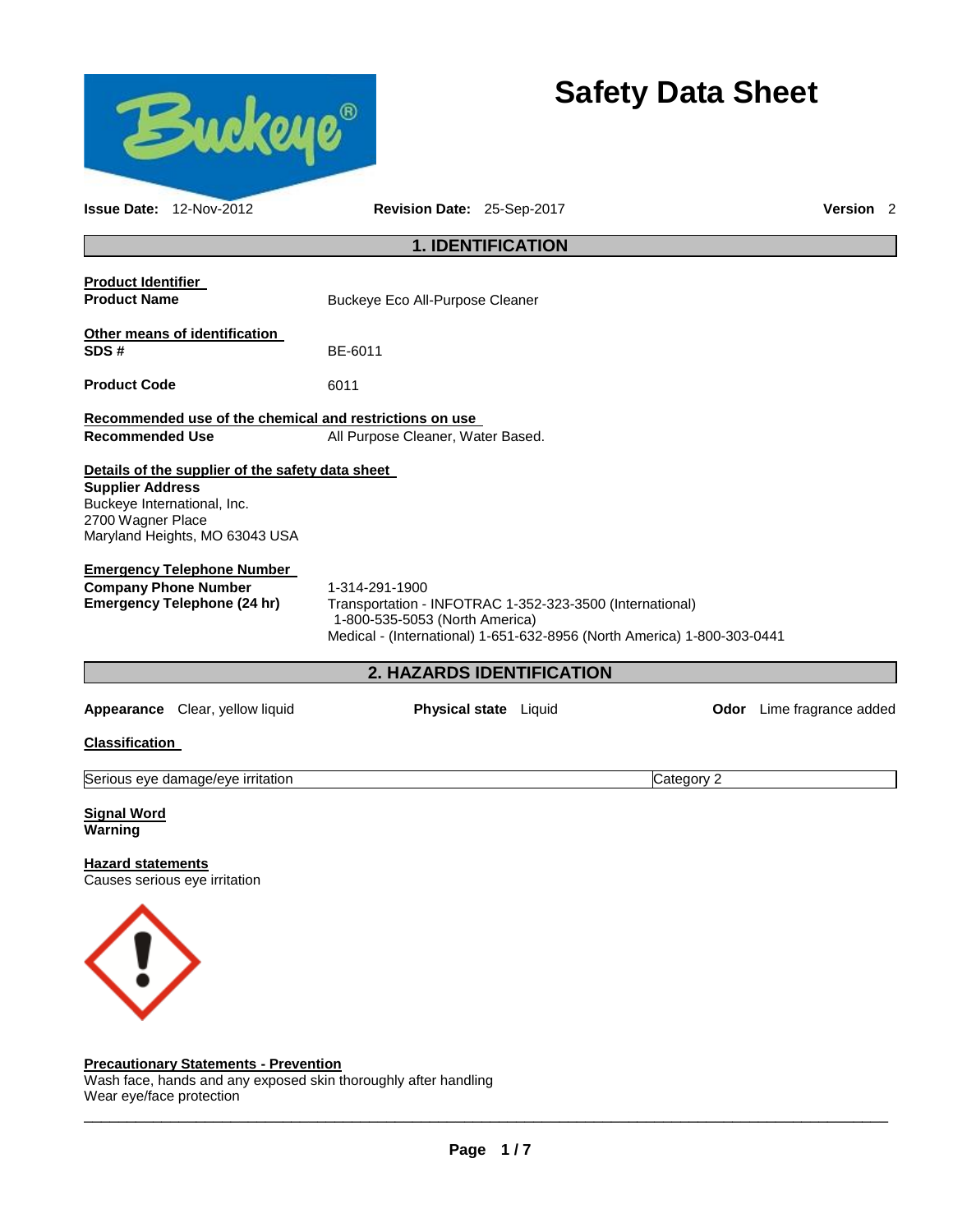# **Precautionary Statements - Response**

IF IN EYES: Rinse cautiously with water for several minutes. Remove contact lenses, if present and easy to do. Continue rinsing If eye irritation persists: Get medical advice/attention

\_\_\_\_\_\_\_\_\_\_\_\_\_\_\_\_\_\_\_\_\_\_\_\_\_\_\_\_\_\_\_\_\_\_\_\_\_\_\_\_\_\_\_\_\_\_\_\_\_\_\_\_\_\_\_\_\_\_\_\_\_\_\_\_\_\_\_\_\_\_\_\_\_\_\_\_\_\_\_\_\_\_\_\_\_\_\_\_\_\_\_\_\_

# **3. COMPOSITION/INFORMATION ON INGREDIENTS**

| <b>Chemical Name</b>      | CAS No.     | Weight-% |
|---------------------------|-------------|----------|
| Sodium xylenesulfonate    | 1300-72-7   | :18      |
| Alkylpolyglycoside C8-10  | 68515-73-1  |          |
| Alkylpolyglycoside C10-16 | 110615-47-9 | <6       |

\*\*If Chemical Name/CAS No is "proprietary" and/or Weight-% is listed as a range, the specific chemical identity and/or percentage of composition has been withheld as a trade secret.\*\*

| <b>4. FIRST AID MEASURES</b>                                               |                                                                                                                                                                                   |  |  |  |
|----------------------------------------------------------------------------|-----------------------------------------------------------------------------------------------------------------------------------------------------------------------------------|--|--|--|
| <b>First Aid Measures</b>                                                  |                                                                                                                                                                                   |  |  |  |
| <b>Eye Contact</b>                                                         | Rinse cautiously with water for several minutes. Remove contact lenses, if present and<br>easy to do. Continue rinsing. If eye irritation persists: Get medical advice/attention. |  |  |  |
| <b>Skin Contact</b>                                                        | Wash off immediately with plenty of water for at least 15 minutes. If skin irritation persists,<br>call a physician.                                                              |  |  |  |
| <b>Inhalation</b>                                                          | Remove to fresh air.                                                                                                                                                              |  |  |  |
| Ingestion                                                                  | Drink 2-3 large glasses of water. Do NOT induce vomiting. Call a physician. Never give<br>anything by mouth to an unconscious person.                                             |  |  |  |
| <b>Most important symptoms and effects</b>                                 |                                                                                                                                                                                   |  |  |  |
| <b>Symptoms</b>                                                            | Causes serious eye irritation. Causes mild skin irritation. Can cause defatting of skin tissue.                                                                                   |  |  |  |
| Indication of any immediate medical attention and special treatment needed |                                                                                                                                                                                   |  |  |  |
| <b>Notes to Physician</b>                                                  | Treat symptomatically. Dermatitis or other pre-existing skin conditions may be aggravated<br>by overexposure to this product.                                                     |  |  |  |
| <b>5. FIRE-FIGHTING MEASURES</b>                                           |                                                                                                                                                                                   |  |  |  |

# **Suitable Extinguishing Media**

Use extinguishing measures that are appropriate to local circumstances and the surrounding environment.

**Unsuitable Extinguishing Media** Not determined.

# **Specific Hazards Arising from the Chemical**

Combustion products may be toxic.

**Hazardous Combustion Products** Carbon oxides. Nitrogen oxides (NOx).

# **Protective equipment and precautions for firefighters**

As in any fire, wear self-contained breathing apparatus pressure-demand, MSHA/NIOSH (approved or equivalent) and full protective gear.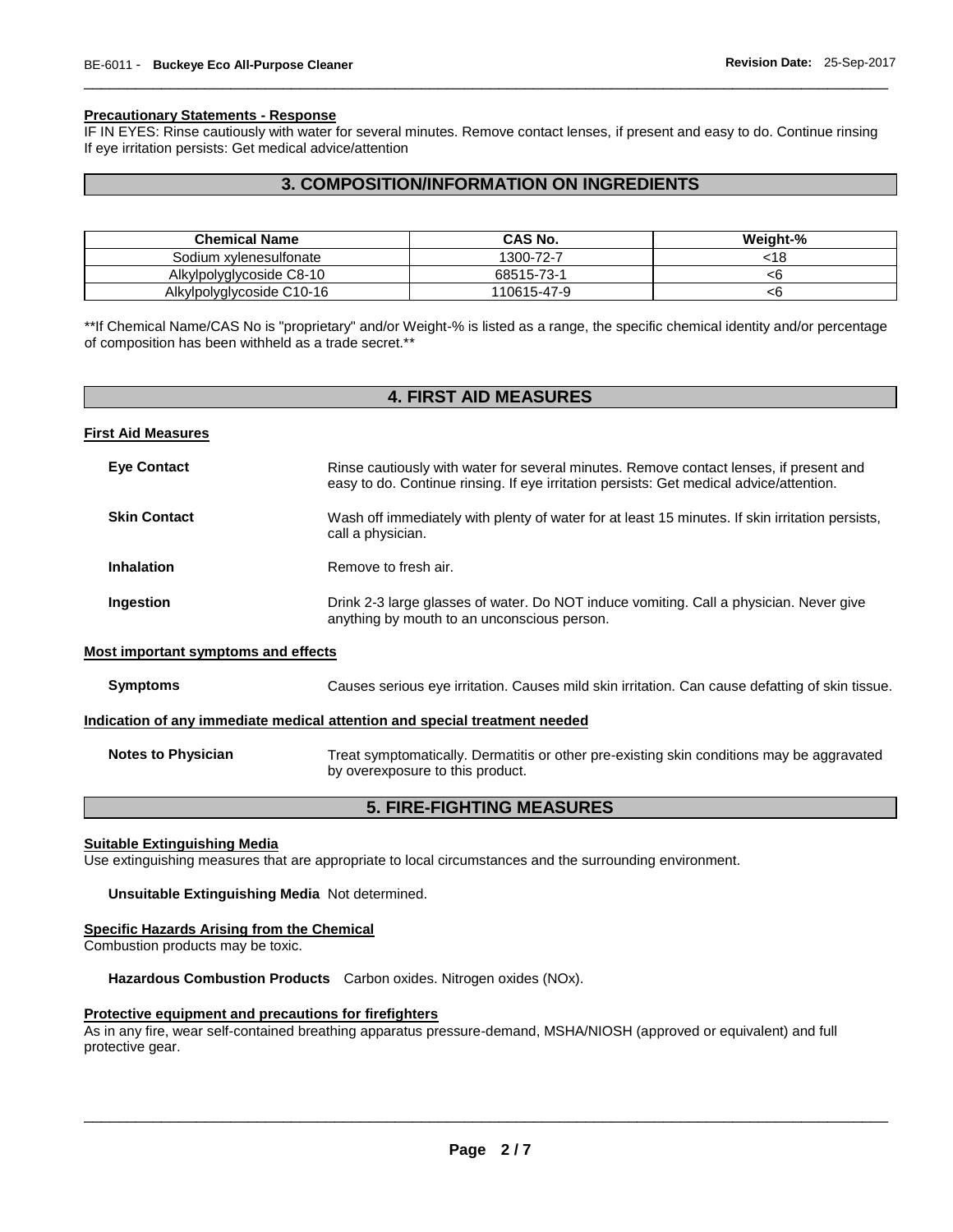|                                                              | <b>6. ACCIDENTAL RELEASE MEASURES</b>                                                                                                                                                                                                                                                 |
|--------------------------------------------------------------|---------------------------------------------------------------------------------------------------------------------------------------------------------------------------------------------------------------------------------------------------------------------------------------|
|                                                              | Personal precautions, protective equipment and emergency procedures                                                                                                                                                                                                                   |
| <b>Personal Precautions</b>                                  | Use personal protection recommended in Section 8.                                                                                                                                                                                                                                     |
| <b>Environmental precautions</b>                             |                                                                                                                                                                                                                                                                                       |
| <b>Environmental precautions</b>                             | Prevent from entering into soil, ditches, sewers, waterways and/or groundwater. See<br>Section 12, Ecological Information. See Section 13: DISPOSAL CONSIDERATIONS.                                                                                                                   |
| Methods and material for containment and cleaning up         |                                                                                                                                                                                                                                                                                       |
| <b>Methods for Containment</b>                               | Prevent further leakage or spillage if safe to do so.                                                                                                                                                                                                                                 |
| <b>Methods for Clean-Up</b>                                  | Pick up with mop, wet/dry vac, or absorbent material. Rinse area with clear water and allow<br>floor to dry before allowing traffic.                                                                                                                                                  |
|                                                              | 7. HANDLING AND STORAGE                                                                                                                                                                                                                                                               |
| <b>Precautions for safe handling</b>                         |                                                                                                                                                                                                                                                                                       |
| <b>Advice on Safe Handling</b>                               | Handle in accordance with good industrial hygiene and safety practice. Use personal<br>protection recommended in Section 8. Avoid contact with skin, eyes or clothing. Wash face,<br>hands and any exposed skin thoroughly after handling. Keep containers closed when not in<br>use. |
| Conditions for safe storage, including any incompatibilities |                                                                                                                                                                                                                                                                                       |
| <b>Storage Conditions</b>                                    | Keep container tightly closed and store in a cool, dry and well-ventilated place. Store at<br>room temperature.                                                                                                                                                                       |
| <b>Incompatible Materials</b>                                | Chlorine bleach.                                                                                                                                                                                                                                                                      |
|                                                              | 8. EXPOSURE CONTROLS/PERSONAL PROTECTION                                                                                                                                                                                                                                              |
| <b>Exposure Guidelines</b>                                   | No exposure limits noted for ingredient(s). The following information is given as general<br>guidance                                                                                                                                                                                 |
| <b>Appropriate engineering controls</b>                      |                                                                                                                                                                                                                                                                                       |
| <b>Engineering Controls</b>                                  | Ensure adequate ventilation, especially in confined areas. Eyewash stations. Showers.                                                                                                                                                                                                 |
|                                                              | Individual protection measures, such as personal protective equipment                                                                                                                                                                                                                 |
| <b>Eye/Face Protection</b>                                   | Use safety glasses or chemical splash goggles.                                                                                                                                                                                                                                        |
| <b>Skin and Body Protection</b>                              | Wear rubber gloves or other impervious gloves.                                                                                                                                                                                                                                        |
| <b>Respiratory Protection</b>                                | No protection is ordinarily required under normal conditions of use and with adequate<br>ventilation.                                                                                                                                                                                 |
|                                                              | General Hygiene Considerations Handle in accordance with good industrial hygiene and safety practice.                                                                                                                                                                                 |

\_\_\_\_\_\_\_\_\_\_\_\_\_\_\_\_\_\_\_\_\_\_\_\_\_\_\_\_\_\_\_\_\_\_\_\_\_\_\_\_\_\_\_\_\_\_\_\_\_\_\_\_\_\_\_\_\_\_\_\_\_\_\_\_\_\_\_\_\_\_\_\_\_\_\_\_\_\_\_\_\_\_\_\_\_\_\_\_\_\_\_\_\_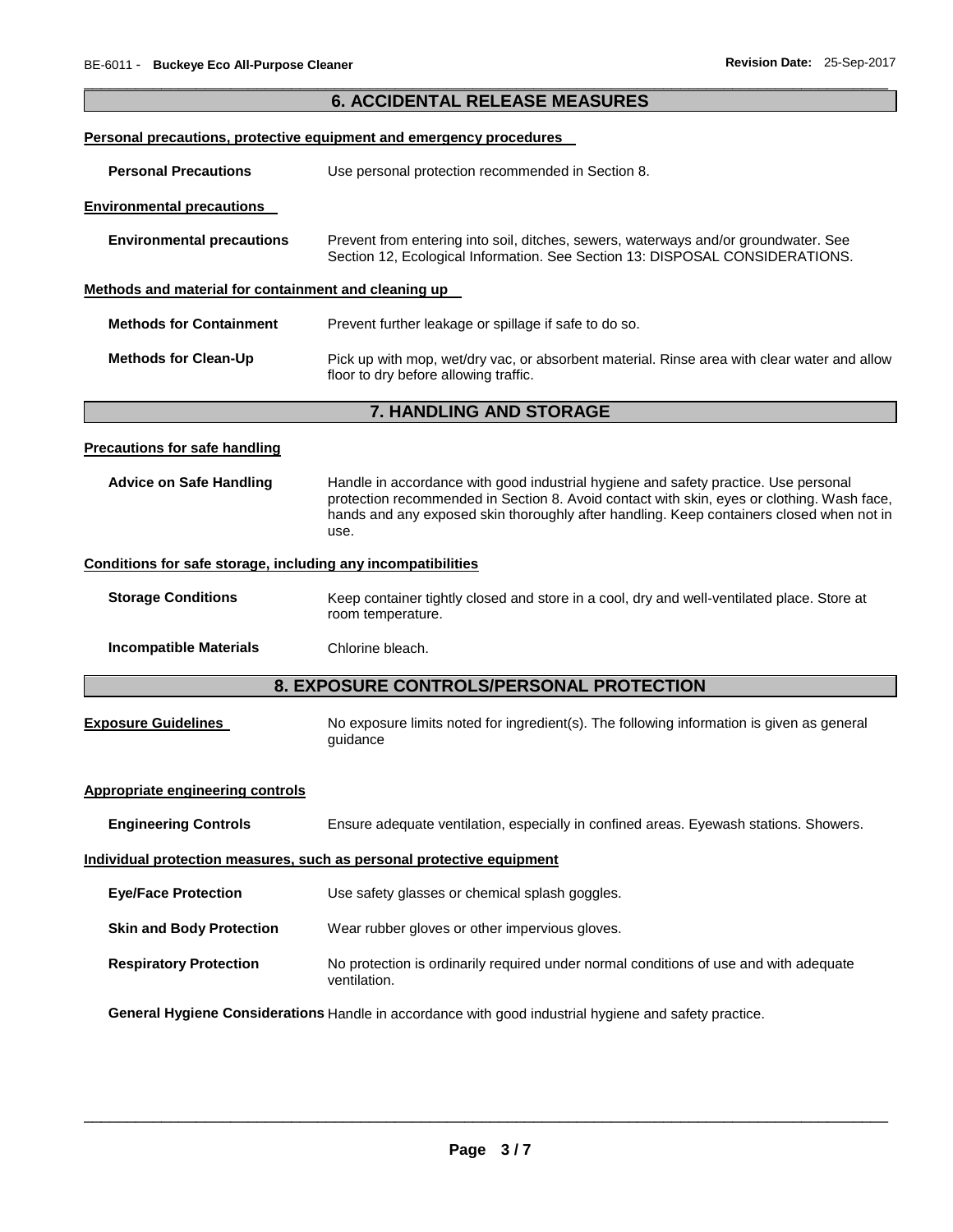# \_\_\_\_\_\_\_\_\_\_\_\_\_\_\_\_\_\_\_\_\_\_\_\_\_\_\_\_\_\_\_\_\_\_\_\_\_\_\_\_\_\_\_\_\_\_\_\_\_\_\_\_\_\_\_\_\_\_\_\_\_\_\_\_\_\_\_\_\_\_\_\_\_\_\_\_\_\_\_\_\_\_\_\_\_\_\_\_\_\_\_\_\_ **9. PHYSICAL AND CHEMICAL PROPERTIES**

# **Information on basic physical and chemical properties**

| <b>Physical state</b>               | Liquid                      |                            |                      |
|-------------------------------------|-----------------------------|----------------------------|----------------------|
| Appearance                          | Clear, yellow liquid        | Odor                       | Lime fragrance added |
| Color                               | Yellow                      | <b>Odor Threshold</b>      | Not determined       |
| <b>Property</b>                     | <b>Values</b>               | • Method<br><b>Remarks</b> |                      |
| рH                                  | $12.0 - 12.4$ (conc.)       |                            |                      |
|                                     | 11.0 - 11.4 (1:64 dilution) |                            |                      |
| <b>Melting Point/Freezing Point</b> | Not determined              |                            |                      |
| <b>Boiling Point/Boiling Range</b>  | 100 °C<br>/ 212 °F          |                            |                      |
| <b>Flash Point</b>                  | None                        | Tag Closed Cup             |                      |
| <b>Evaporation Rate</b>             | 1.0                         | (Water = $1$ )             |                      |
| <b>Flammability (Solid, Gas)</b>    | Liquid-Not applicable       |                            |                      |
| <b>Flammability Limits in Air</b>   |                             |                            |                      |
| <b>Upper Flammability Limits</b>    | Not applicable              |                            |                      |
| <b>Lower Flammability Limit</b>     | Not applicable              |                            |                      |
| <b>Vapor Pressure</b>               | Not determined              |                            |                      |
| <b>Vapor Density</b>                | Not determined              |                            |                      |
| <b>Relative Density</b>             | 1.06                        | $(1=Water)$                |                      |
| <b>Water Solubility</b>             | Infinite                    |                            |                      |
| Solubility in other solvents        | Not determined              |                            |                      |
| <b>Partition Coefficient</b>        | Not determined              |                            |                      |
| <b>Auto-ignition Temperature</b>    | Not applicable              |                            |                      |
| <b>Decomposition Temperature</b>    | Not determined              |                            |                      |
| <b>Kinematic Viscosity</b>          | Not determined              |                            |                      |
| <b>Dynamic Viscosity</b>            | Not determined              |                            |                      |
| <b>Explosive Properties</b>         | Not determined              |                            |                      |
| <b>Oxidizing Properties</b>         | Not determined              |                            |                      |

# **10. STABILITY AND REACTIVITY**

# **Reactivity**

Not reactive under normal conditions.

# **Chemical Stability**

Stable under recommended storage conditions.

# **Possibility of Hazardous Reactions**

None under normal processing.

**Hazardous Polymerization** Hazardous polymerization does not occur.

# **Conditions to Avoid**

Keep separated from incompatible substances. Keep out of reach of children.

# **Incompatible Materials**

Chlorine bleach.

# **Hazardous Decomposition Products**

Carbon oxides. Nitrogen oxides (NOx).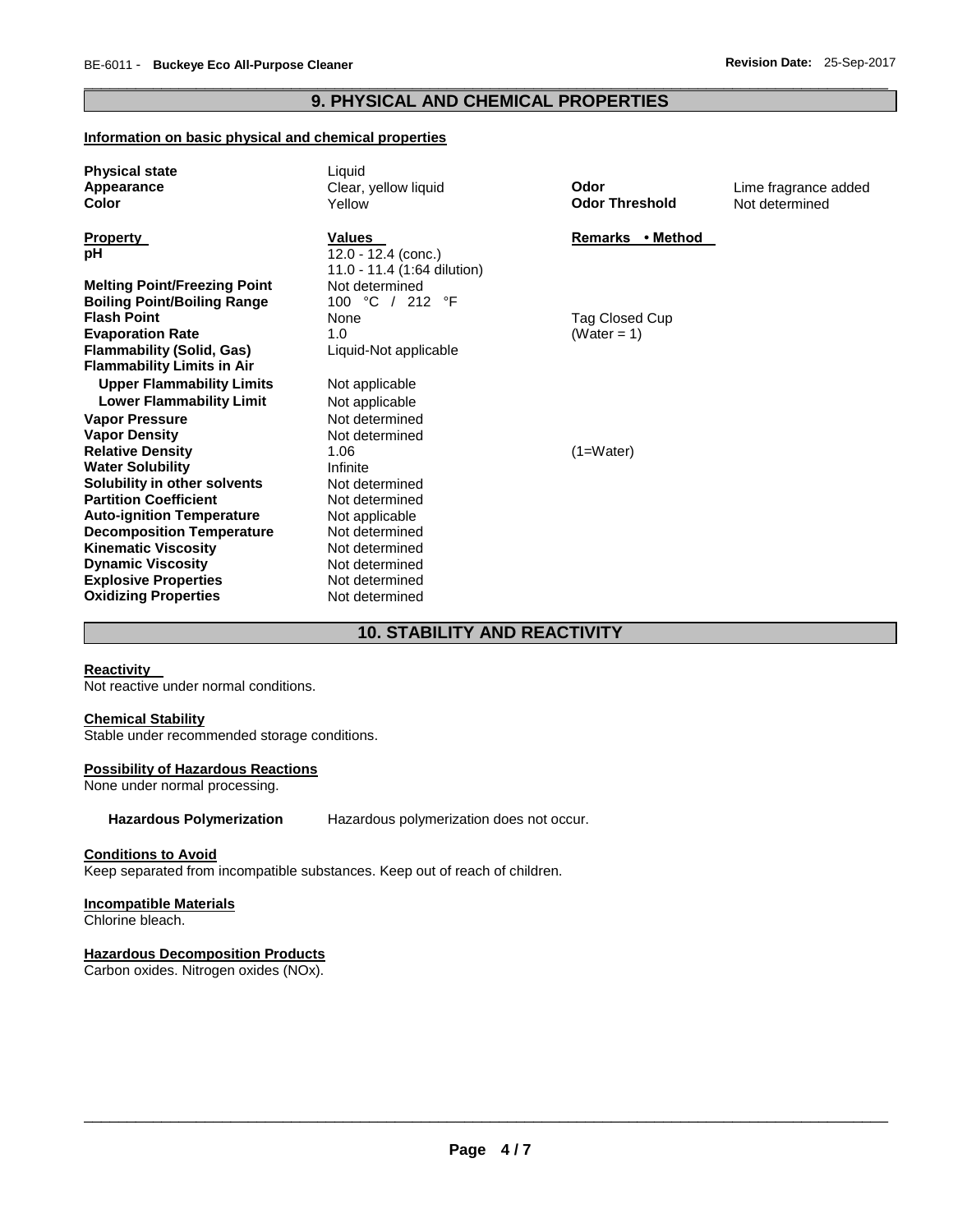# \_\_\_\_\_\_\_\_\_\_\_\_\_\_\_\_\_\_\_\_\_\_\_\_\_\_\_\_\_\_\_\_\_\_\_\_\_\_\_\_\_\_\_\_\_\_\_\_\_\_\_\_\_\_\_\_\_\_\_\_\_\_\_\_\_\_\_\_\_\_\_\_\_\_\_\_\_\_\_\_\_\_\_\_\_\_\_\_\_\_\_\_\_ **11. TOXICOLOGICAL INFORMATION**

# **Information on likely routes of exposure**

| <b>Product Information</b> |                                  |
|----------------------------|----------------------------------|
| <b>Eve Contact</b>         | Causes serious eye irritation.   |
| <b>Skin Contact</b>        | Causes mild skin irritation.     |
| <b>Inhalation</b>          | Avoid breathing vapors or mists. |
| Ingestion                  | Do not ingest.                   |

# **Component Information**

| <b>Chemical Name</b>                | Oral LD50         | <b>Dermal LD50</b> | <b>Inhalation LC50</b> |
|-------------------------------------|-------------------|--------------------|------------------------|
| Sodium xvlenesulfonate<br>1300-72-7 | Rat<br>1000 mg/kg |                    |                        |

# **Information on physical, chemical and toxicological effects**

**Symptoms** Please see section 4 of this SDS for symptoms.

# **Delayed and immediate effects as well as chronic effects from short and long-term exposure**

**Carcinogenicity** Based on the information provided, this product does not contain any carcinogens or potential carcinogens as listed by OSHA, IARC or NTP.

#### **Numerical measures of toxicity**

Not determined.

# **12. ECOLOGICAL INFORMATION**

# **Ecotoxicity**

The product is not classified as environmentally hazardous. However, this does not exclude the possibility that large or frequent spills can have a harmful or damaging effect on the environment.

# **Persistence/Degradability**

Not determined.

# **Bioaccumulation**

Not determined.

# **Mobility**

Not determined

# **Other Adverse Effects**

Not determined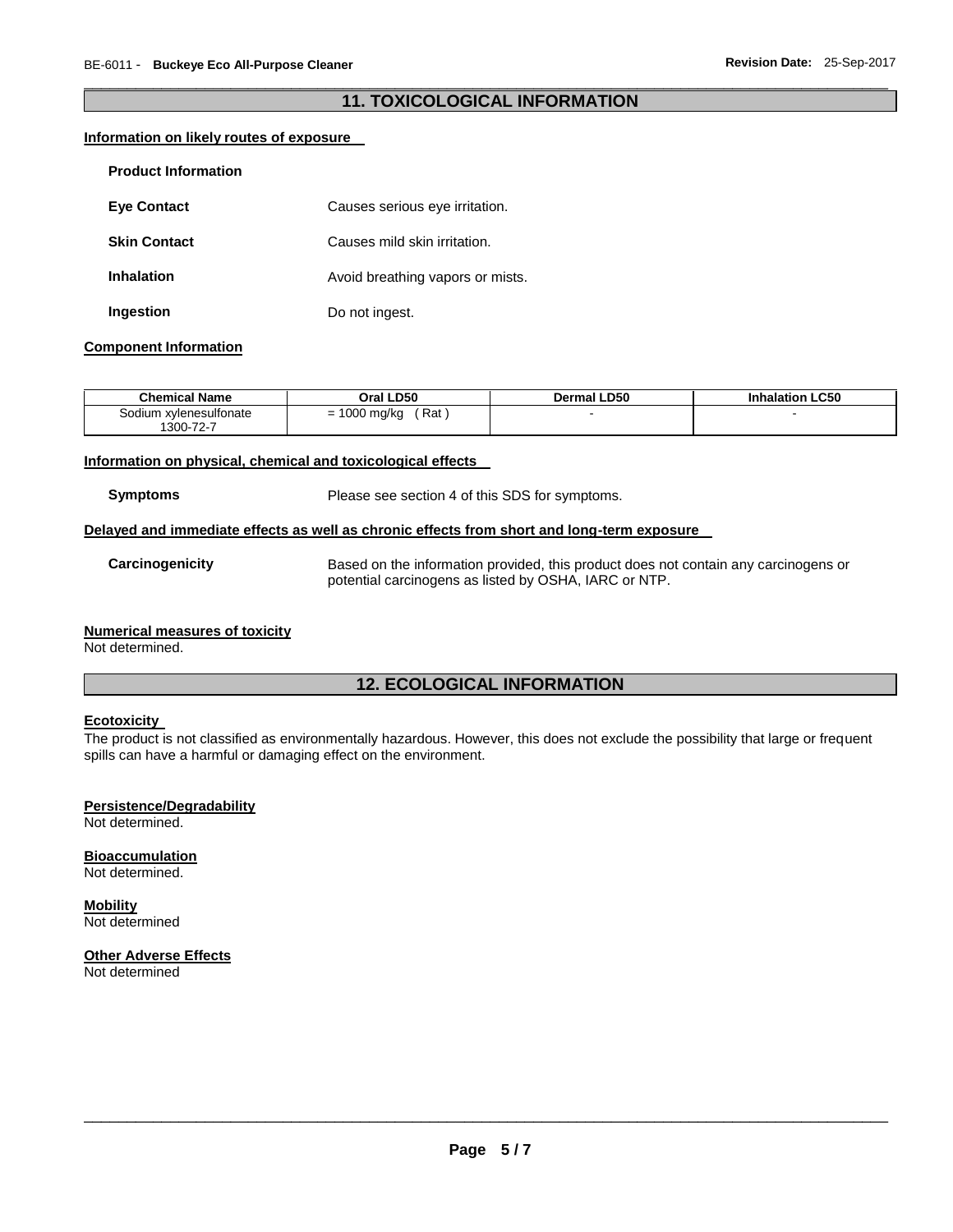# \_\_\_\_\_\_\_\_\_\_\_\_\_\_\_\_\_\_\_\_\_\_\_\_\_\_\_\_\_\_\_\_\_\_\_\_\_\_\_\_\_\_\_\_\_\_\_\_\_\_\_\_\_\_\_\_\_\_\_\_\_\_\_\_\_\_\_\_\_\_\_\_\_\_\_\_\_\_\_\_\_\_\_\_\_\_\_\_\_\_\_\_\_ **13. DISPOSAL CONSIDERATIONS**

# **Waste Treatment Methods**

| <b>Disposal of Wastes</b>     | Disposal should be in accordance with applicable regional, national and local laws and<br>regulations. |
|-------------------------------|--------------------------------------------------------------------------------------------------------|
| <b>Contaminated Packaging</b> | Disposal should be in accordance with applicable regional, national and local laws and<br>regulations. |

# **14. TRANSPORT INFORMATION**

| <b>Note</b> | Please see current shipping paper for most up to date shipping information, including<br>exemptions and special circumstances. |
|-------------|--------------------------------------------------------------------------------------------------------------------------------|
| <u>DOT</u>  | Not regulated                                                                                                                  |
| <u>IATA</u> | Not regulated                                                                                                                  |
| <b>IMDG</b> | Not regulated                                                                                                                  |

# **15. REGULATORY INFORMATION**

# **International Inventories**

| <b>Chemical Name</b>      | <b>TSCA</b> | <b>DSL/NDSL EINECS/E</b><br>LINCS | <b>ENCS</b> | <b>IECSC</b> | <b>KECL</b> | <b>PICCS</b> | <b>AICS</b> |
|---------------------------|-------------|-----------------------------------|-------------|--------------|-------------|--------------|-------------|
| Alcohol Ethoxylate        |             |                                   |             |              | Present     |              |             |
| Sodium xylenesulfonate    |             |                                   | Present     |              | Present     |              |             |
| Alkylpolyglycoside C8-10  |             |                                   |             |              | Present     |              |             |
| Alkylpolyglycoside C10-16 |             |                                   | Present     | v            | Present     |              |             |

#### **Legend:**

*TSCA - United States Toxic Substances Control Act Section 8(b) Inventory* 

*DSL/NDSL - Canadian Domestic Substances List/Non-Domestic Substances List* 

*EINECS/ELINCS - European Inventory of Existing Chemical Substances/European List of Notified Chemical Substances* 

*ENCS - Japan Existing and New Chemical Substances* 

*IECSC - China Inventory of Existing Chemical Substances* 

*KECL - Korean Existing and Evaluated Chemical Substances* 

*PICCS - Philippines Inventory of Chemicals and Chemical Substances* 

*AICS - Australian Inventory of Chemical Substances* 

#### **US Federal Regulations**

# **CERCLA**

This material, as supplied, does not contain any substances regulated as hazardous substances under the Comprehensive Environmental Response Compensation and Liability Act (CERCLA) (40 CFR 302) or the Superfund Amendments and Reauthorization Act (SARA) (40 CFR 355).

### **SARA 313**

Section 313 of Title III of the Superfund Amendments and Reauthorization Act of 1986 (SARA). This product does not contain any chemicals which are subject to the reporting requirements of the Act and Title 40 of the Code of Federal Regulations, Part 372

#### **CWA (Clean Water Act)**

This product does not contain any substances regulated as pollutants pursuant to the Clean Water Act (40 CFR 122.21 and 40 CFR 122.42)